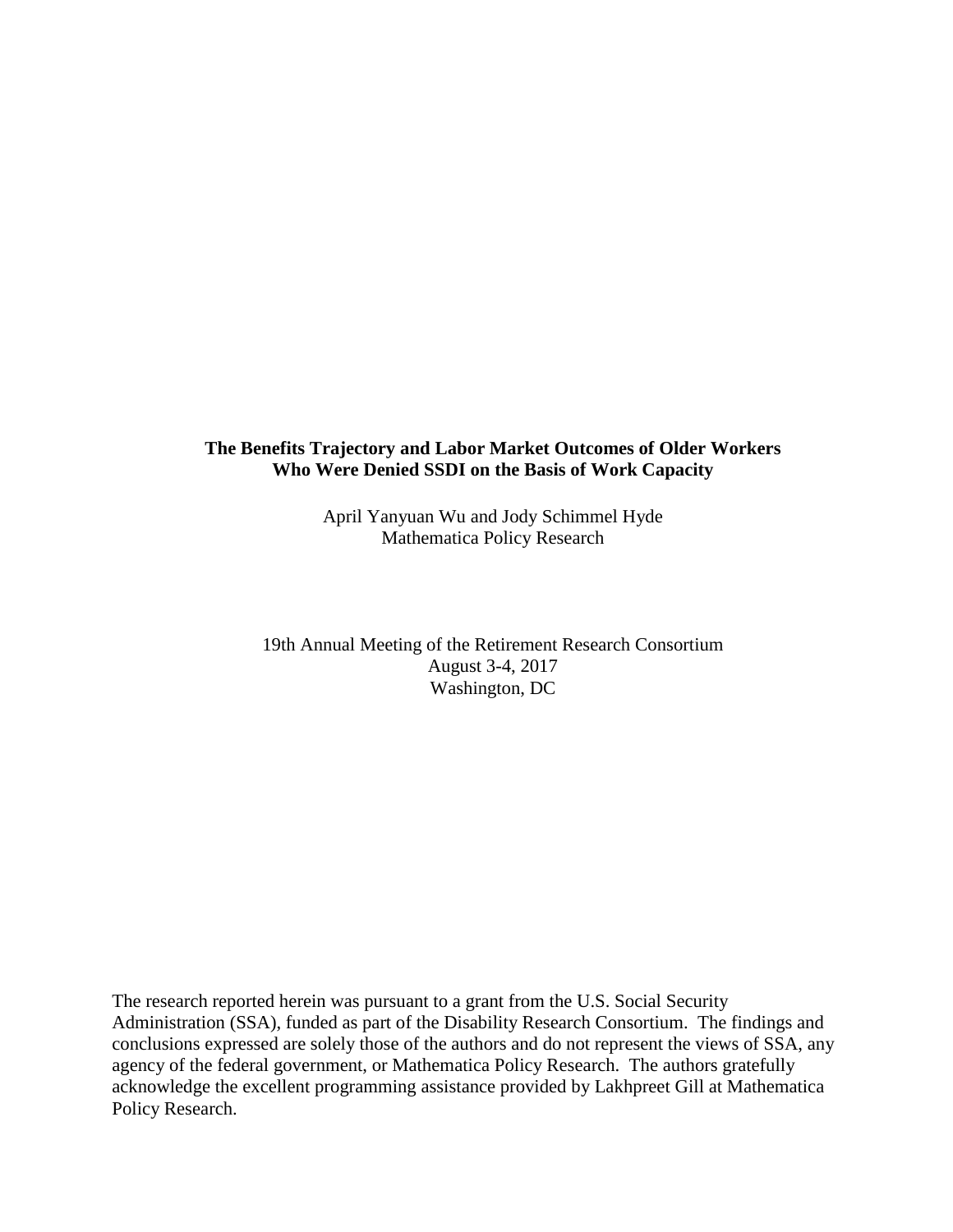As workers approach retirement, it becomes more likely that they will have experienced a health condition that limits their ability to work. The likelihood that a worker continues to work depends on the nature and severity of the health condition, the nature of the occupation and the willingness of the worker's employer to provide accommodations, and the ability of the worker to find an alternate position with the same or another company. Those unable to continue to work due to their health or functional status who have a lengthy employment history may be eligible for Social Security Disability Insurance (SSDI). SSDI cash benefits can offset some of the earnings losses from labor force exit prior to claiming Old Age and Survivors Insurance (OASI) benefits.

Yet receiving SSDI benefits after applying for them is far from certain; our findings indicate that among disabled worker applicants over the age of 50, about half are initially denied benefits. There are several reasons why applicants might be denied SSDI benefits, reflecting the staged disability determination process (Wixon and Strand 2013). Our study considers SSDI applicants denied for "work capacity" reasons. Work capacity denials occur because the disability examiner believes, after assessing the applicant's residual functional capacity, that he or she: (1) can return to his or her past job; or (2) can, given the applicant's age, education, and work experience, work at another job that exists in the U.S. economy. In making this determination, examiners do not account for the willingness of employers to hire denied applicants or for whether other types of jobs exist in their commuting area, both factors which could be particularly salient for workers approaching retirement age. Thus, it is important to understand the extent to which applicants denied for work capacity reasons ultimately return to work and the types of jobs in which they work.

We consider the post-denial benefits trajectory and employment outcomes of older SSDI applicants who are initially denied benefits for work capacity reasons.<sup>1</sup> We do this using the *Health and Retirement Study* (HRS) linked to Social Security Administration (SSA) records on benefit application and receipt. By linking SSA's 831 to the HRS, we identified 805 applications for SSDI disabled worker benefits that occurred after an individual was first interviewed by the HRS (a condition we needed to impose to observe characteristics prior to application).

 $\overline{a}$ 

 $1$  Our work is similar to the focus of recent studies by Strand and Trenkamp (2016) and SSA's Office of the Inspector General (OIG 2017), both of which relied solely on administrative data to consider the outcomes of denied applicants. The studies differed from ours in their focus; Strand and Trenkamp consider denials (across all ages) for SSDI because applicants can work in another occupation, while the OIG report considers denials across all ages for SSDI as well as SSI.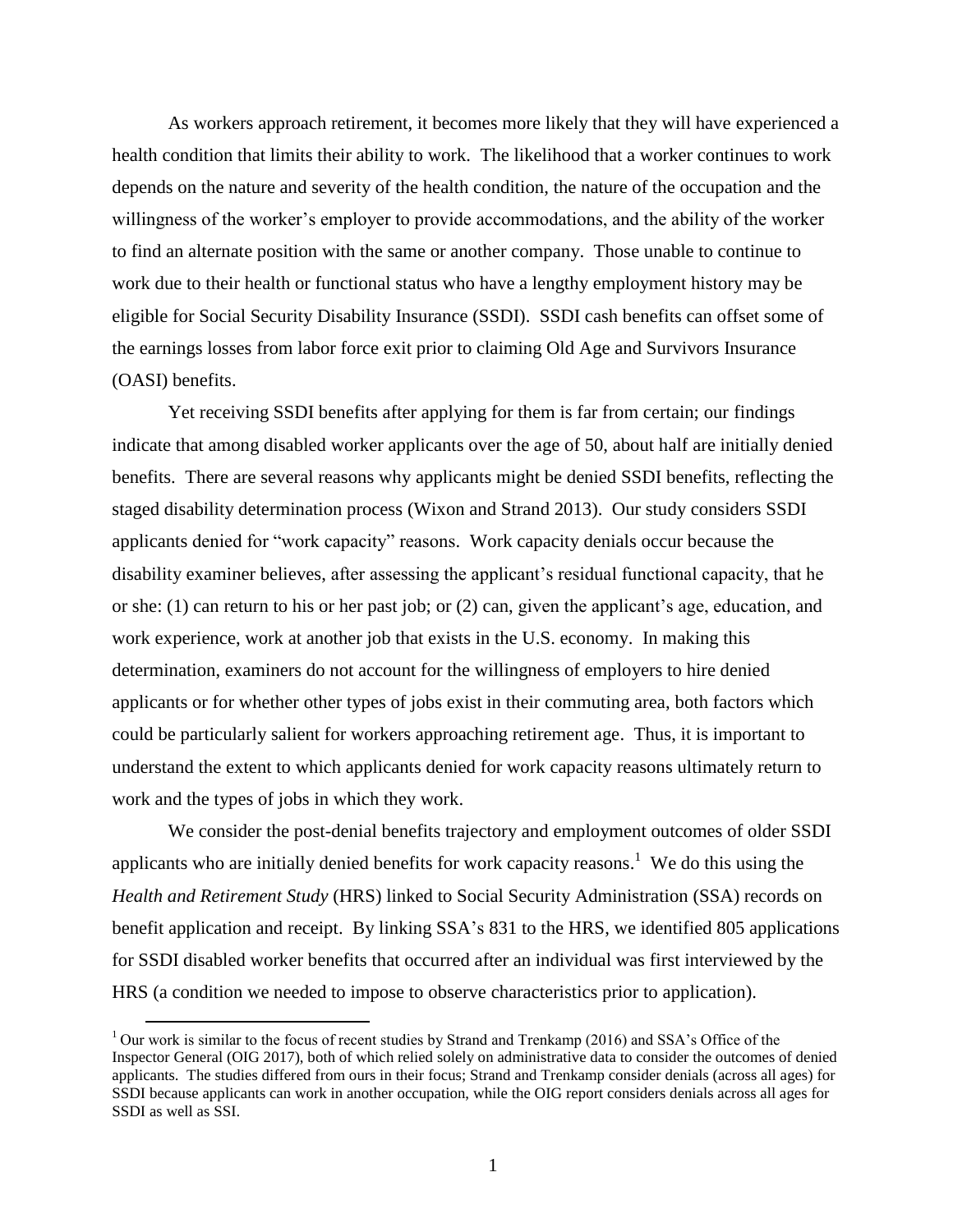The majority of older SSDI applicants are allowed or denied benefits based on work capacity reasons (see Table 1). Among the allowed applicants, about one-third were allowed at step 3, because their impairment met or equaled the listings, while two-thirds were allowed at step 5 for work capacity reasons. Among those denied, the share was about the same, with twothirds being denied for work capacity reasons. Being denied for being able to work in the applicant's past job was more than twice as common as being denied for being able to work in another job (22.9 and 9.3 percent of the total, respectively). Our analysis shows that in the years prior to application, these groups differed on demographic, health, and socioeconomic measures. For example, relative to other denied applicants, those denied because they were found able to work in their past job were more likely to be unmarried women with only a high school education.

Table 1. *Initial Outcomes of SSDI Applications Filed by HRS Respondents after Their First HRS Interview* 

| Initial application outcome                                                            | Number           |
|----------------------------------------------------------------------------------------|------------------|
|                                                                                        | (Share of total) |
| Allowed                                                                                | 421(52.3%)       |
| Medical reasons (impairment meets or equals the listings)                              | 133(16.5)        |
| Medical-vocational reasons (inability to perform past job or another job)              | 288 (35.8)       |
| Denied                                                                                 | 384 (47.7)       |
| Medical reasons (impairment not severe or not expected to last 12 months) <sup>a</sup> | 125(15.5)        |
| Medical-vocational reasons                                                             |                  |
| Ability to perform past job                                                            | 184 (22.9)       |
| Ability to perform another job                                                         | 75 (9.3)         |

<sup>a</sup> The majority of denials in this group were because the impairment was not severe or not expected to last 6 months. We also included in this group a small handful of cases who failed to follow the prescribed treatment or failed to submit to a consultative exam or who provided insufficient evidence to complete the claim. *Source:* Authors' calculations using the HRS linked to SSA's 831 file. Regulation Basis codes used by SSA to document the reason for the allowance or denial are assigned to each group following the scheme identified in Wixon and Strand (2013).

Prior to considering the extent to which denied applicants returned to work and the occupations to which they returned, we explored how many initial denials ultimately received benefits. It is unlikely that denied applicants who appeal their initial outcomes or reapply for SSDI return to work, at least in the short term, given that an inability to engage in substantial gainful activity is a requirement for eligibility. We find that a substantial share of applicants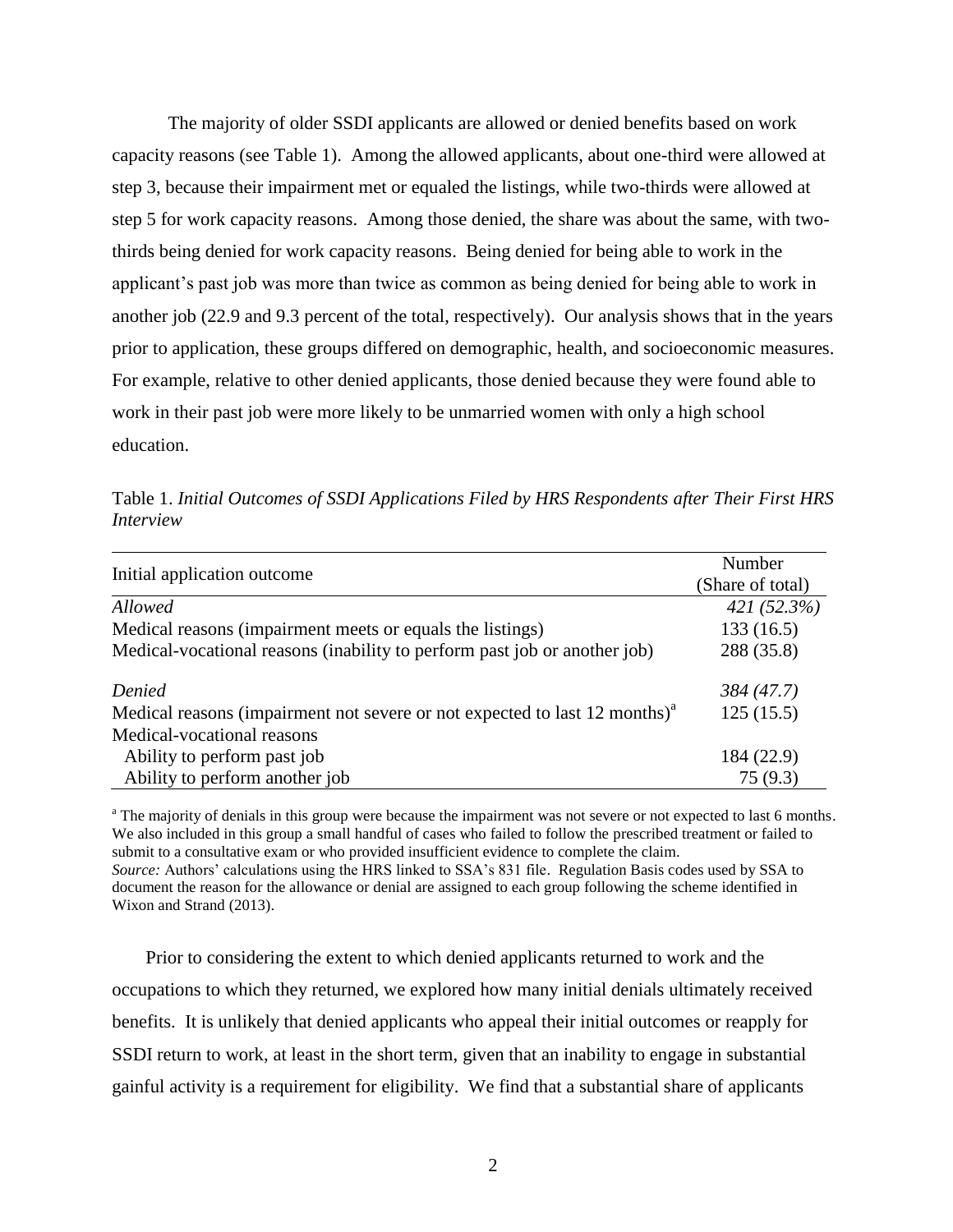denied on the basis of work capacity were subsequently allowed on appeal, or they reapplied and were allowed on that later application.<sup>2</sup> Just under two-thirds of all applicants initially denied for work capacity were ultimately allowed SSDI (63.6 percent of those denied for a past job and 62.7 percent of those denied for another job), compared to 31.2 percent of those denied for medical reasons. Among applicants initially denied SSDI for work capacity reasons who did not receive benefits on appeal or reapplication, we find that the majority claimed OASI prior to SSA's full retirement age.

Given that a high share of applicants in our sample ultimately appeal or reapply, it should be unsurprising that relatively few applicants denied for work capacity reasons had returned to work about a year after the initial denial. Among all applicants denied for work capacity reasons, we find that 13 percent were working about one year after the initial denial, compared to 22 percent of those denied on the basis of medical factors. Among those who were working, they had annual earnings that were substantially less than they were before application, in part reflecting many who were working part-time. It is possible that if we considered subsequent years following denial, we might have seen a higher share returning to work. Yet, because the average age at application was around 58 years, most were approaching the age at which they could claim OASI (as early as age 62 for actuarially reduced benefits), so we would not expect large increases in employment.

Our findings signal that for older SSDI applicants who initially receive a work capacity denial, most go on to receive SSDI and few return to work, at least about a year after the initial denial. The decision to return to work among older applicants approaching retirement age likely differs from that of younger applicants who have many working years remaining. Yet, remaining productive at older ages is an aspiration of many and can help improve financial security after retirement. To shed light on the types of training that might prove promising for helping older workers with disabilities to remain in the labor force, our study assesses the occupational requirements and skills used by denied applicants in their jobs before application and considers differences in those requirements and skills based on the likelihood of returning to work following denial.

 $\overline{a}$ 

 $2$  Because the 831 files only contain information on the initial decision, we linked to the Cross-Year Benefits file to identify applicants who subsequently received SSDI (meaning they must have appealed the decision and received an allowance). In cases where we saw a denied SSDI applicant with a subsequent SSDI application, we determined that applicant to have reapplied, with allowance or denial based on the initial outcome of that application or the presence of SSDI benefit receipt in the Cross-Year Benefits file.